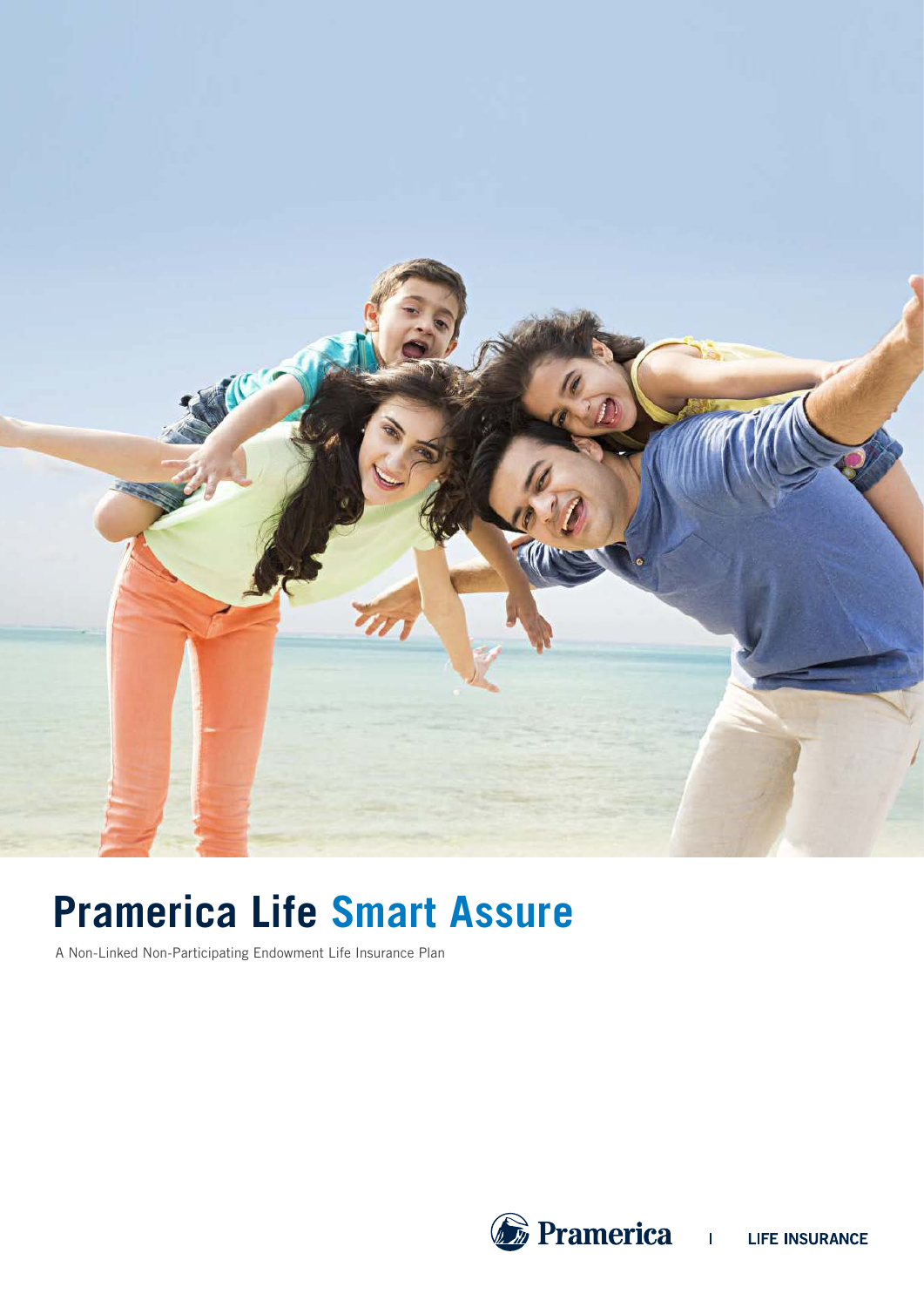

Presenting Pramerica Life Smart Assure A Non-Linked Non-Participating Endowment Life Insurance Plan

Always be sure in your life…

Your goals in life are defined by your responsibilities - a sound education for your child, the dream home for your family, a stress free retirement and so on. You will do all it takes to achieve these goals and thus fulfill your responsibilities. However, in order to achieve this, you need a financial plan that you can rely on to make sure that your needs are fulfilled and in your absence, your loved ones continue enjoying the life that you have promised them.

A Non-Participating endowment plan with the assurance of guaranteed increasing death benefit so that your family remains financially secure. This plan also helps you to grow your savings with maturity additions. Pramerica Life Smart Assure, a plan that provides assurance to your family, just like you do. Take the right decision and secure yourself and your family with Smart Assure.

## **Key Features**

- **• Protection against unfortunate events:** Get life cover during the policy term to secure your family when you are not around.
- **• Maturity Additions:** Maturity Additions will accrue to your policy to augment the death/maturity benefit.
- **• Guaranteed Maturity Benefit:** Base Sum Assured as chosen at inception with accrued Maturity Additions shall be paid on completion of Policy Term.
- **• Flexibility to choose premium payment term:** Option to pay Premiums for limited or regular period.
- **• Flexibility to avail loan against the Policy:** Option of availing loan against the Policy.
- **• Tax Benefits:** You may get tax benefits on the Premiums paid and the benefits received as per the prevailing tax laws.

### **How does the plan work?**

- Select a Base Sum Assured subject to a minimum of ₹75,000 for Limited Premium payment option and  $\bar{\tau}1,00,000$  for Regular Premium Payment option.
- **•** Choose the duration for which you want to pay your Premiums corresponding to the Policy Term from the available options.
- **•** Pay your Premiums which would be based on the age of the Life Insured, Sum Assured, Policy Term and the Premium Payment Term chosen.
- **•** Death and Maturity benefit will be boosted with Maturity Additions (MA)

## **Benefits in Detail**

The Policy will pay the following benefits in case of death or maturity provided the Policy is in force as on the date of insured event.

#### **Death Benefit**

On unfortunate demise of the Life Insured during the Policy Term subject to Policy being in-force for full risk benefits, the Company will pay Death Sum Assured plus Accrued Maturity Additions, if any.

Death Sum Assured is defined as:

- **i. If Life Insured age at entry is less than 45 years** Higher of Base Sum Assured Or 11 times of Annualized Premium<sup>#</sup> or Maturity Sum Assured
- **ii. If Life Insured age at entry is greater than or equal to 45 years** Higher of Base Sum Assured Or 7 times of Annualized Premium<sup>#</sup> or Maturity Sum Assured

Maturity Sum Assured is equal to Base Sum Assured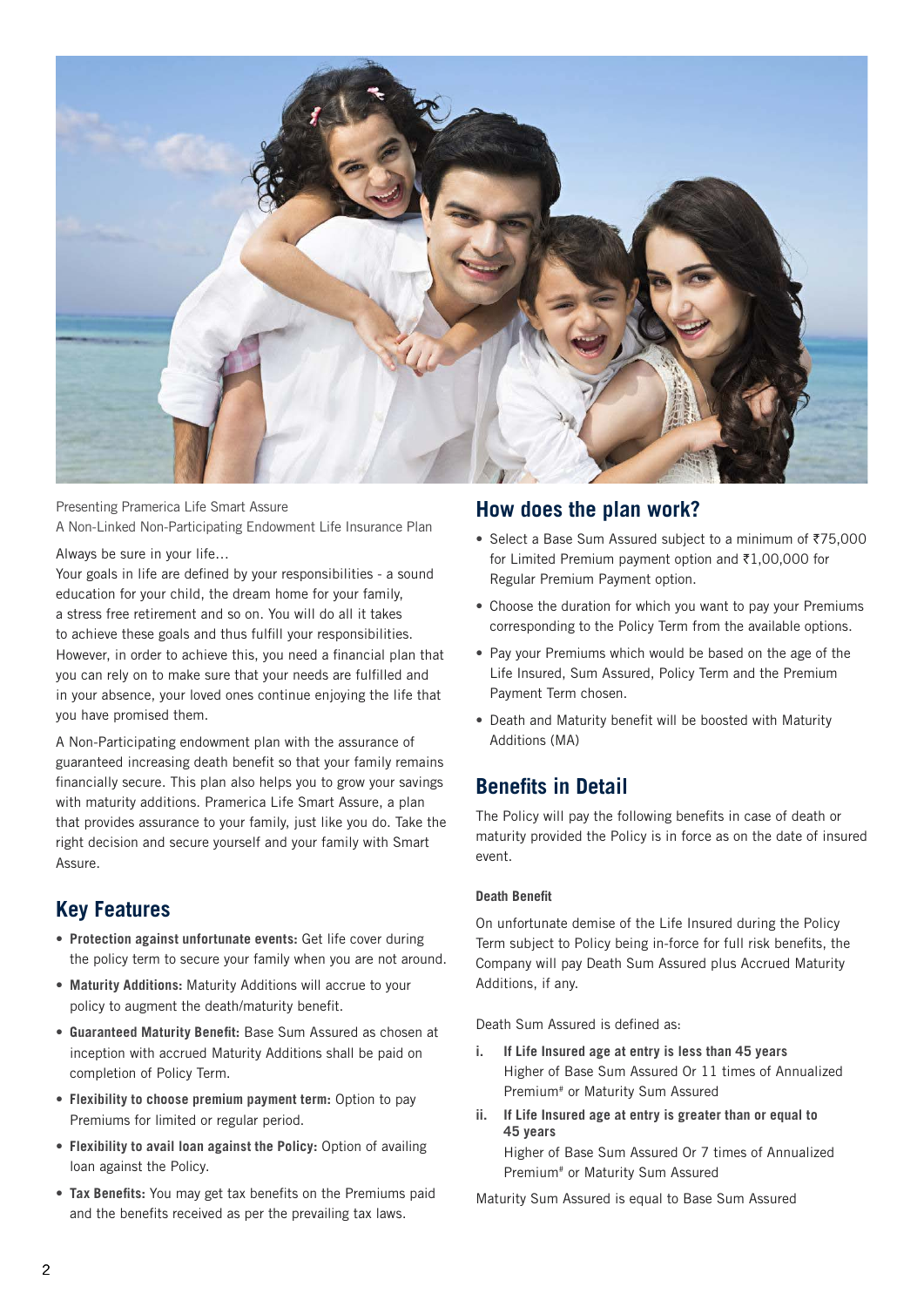The Death Sum Assured shall be at least equal to 105% multiplied by the total Premiums paid (excluding underwriting extra Premium, if any) as on date of death.

#The Annualized Premium shall be the Premium payable in a year chosen by the Policyholder, excluding the taxes, rider premiums, underwriting extra Premium and loadings for modal Premium, if any

#### **Maturity benefit**

At maturity of the Policy, the Policyholder will receive Maturity Sum Assured plus Maturity Additions.

#### **Maturity Additions**

The Maturity Additions (MA) will accrue at the end of the respective Policy years as defined in the table below, provided the Policy is in force for full benefits at that time.

|  |  | Maturity Addition per 1000 of Base Sum Assured is as follows: |
|--|--|---------------------------------------------------------------|
|--|--|---------------------------------------------------------------|

| <b>Completed</b>   | <b>Policy Term</b> |                |                |                |                |                |                |                |
|--------------------|--------------------|----------------|----------------|----------------|----------------|----------------|----------------|----------------|
| <b>Policy Year</b> | 10                 | 12             | 15             | 16             | 18             | 20             | 22             | 24             |
| 9                  | 100                | $\overline{0}$ | $\overline{0}$ | $\overline{0}$ | $\overline{0}$ | 0              | $\mathbf 0$    | 0              |
| 10                 | 100                | $\Omega$       | $\overline{0}$ | $\Omega$       | $\overline{O}$ | $\Omega$       | $\overline{0}$ | 0              |
| 11                 | <b>NA</b>          | 120            | $\mathbf 0$    | $\overline{0}$ | $\overline{0}$ | $\overline{0}$ | $\overline{0}$ | 0              |
| 12                 | <b>NA</b>          | 120            | $\overline{0}$ | $\overline{0}$ | $\overline{0}$ | 0              | $\overline{0}$ | 0              |
| 13                 | <b>NA</b>          | <b>NA</b>      | 150            | $\overline{0}$ | $\overline{0}$ | $\overline{0}$ | $\overline{0}$ | $\mathbf{0}$   |
| 14                 | <b>NA</b>          | <b>NA</b>      | 150            | 160            | $\overline{0}$ | 0              | $\overline{0}$ | $\overline{0}$ |
| 15                 | <b>NA</b>          | <b>NA</b>      | 150            | 160            | $\overline{0}$ | $\overline{0}$ | $\overline{0}$ | $\overline{0}$ |
| 16                 | <b>NA</b>          | <b>NA</b>      | <b>NA</b>      | 160            | 180            | $\overline{O}$ | $\overline{0}$ | 0              |
| 17                 | <b>NA</b>          | <b>NA</b>      | <b>NA</b>      | <b>NA</b>      | 180            | 200            | $\overline{0}$ | 0              |
| 18                 | <b>NA</b>          | <b>NA</b>      | <b>NA</b>      | <b>NA</b>      | 180            | 200            | $\overline{0}$ | 0              |
| 19                 | <b>NA</b>          | <b>NA</b>      | <b>NA</b>      | <b>NA</b>      | <b>NA</b>      | 200            | 220            | 0              |
| 20                 | <b>NA</b>          | <b>NA</b>      | <b>NA</b>      | <b>NA</b>      | <b>NA</b>      | 200            | 220            | $\overline{O}$ |
| 21                 | <b>NA</b>          | <b>NA</b>      | <b>NA</b>      | <b>NA</b>      | <b>NA</b>      | <b>NA</b>      | 220            | 240            |
| 22                 | <b>NA</b>          | <b>NA</b>      | <b>NA</b>      | <b>NA</b>      | <b>NA</b>      | <b>NA</b>      | 220            | 240            |
| 23                 | <b>NA</b>          | <b>NA</b>      | <b>NA</b>      | <b>NA</b>      | <b>NA</b>      | <b>NA</b>      | <b>NA</b>      | 240            |
| 24                 | <b>NA</b>          | <b>NA</b>      | <b>NA</b>      | <b>NA</b>      | <b>NA</b>      | <b>NA</b>      | <b>NA</b>      | 240            |

#### **Sample Illustration:**

Rajath aged 30 years, opts for Pramerica Life Smart Assure Plan with the objective to gift himself his dream vacation when he turns 50. He has opted for 10 year Premium Payment Term and Policy Term of 20 years. He pays an amount of  $\text{\texttt{\$50,000}}$ every year (excluding taxes). He will receive ₹10.13 Lakhs in Lump Sum at the end of 20<sup>th</sup> year i.e. more than double the amount that he paid.

#### **Below are the benefits he will receive:**



In case of Rajath's unfortunate demise, the Death Sum Assured of `5,63,000 along with Accrued Maturity Additions, if any, would be payable to his nominee.

#### **Automatic Cover Continuance**

In case the Premium for at least first three Policy Years have been paid in full and any subsequent Premium installment is not paid, the risk cover for full death benefit shall continue for a period of one successive year (Auto Cover Continuation Period) from the due date of first unpaid Premium even though the policy is in reduced Paid-up status. If the Life Insured dies during this period, the Company will pay Death Sum Assured as applicable after deducting the Premium due, if any, on date of death.

### **What is the Premium payable?**

Your premium payable would depends on the band your sum assured chosen will fall into. The following four Sum Assured Bands are applicable under this plan:

| Band 4 | ₹175,000 and onwards |
|--------|----------------------|
| Band 3 | ₹125,000 - ₹174,999  |
| Band 2 | ₹100,000 - ₹124,999  |
| Band 1 | ₹75,000 - ₹99,999    |

| <b>Policy</b><br><b>Term</b> | <b>Premium</b><br><b>Payment</b><br><b>Term</b> | <b>Sum</b><br><b>Assured</b> | <b>Sum</b><br><b>Assured</b><br><b>Band</b> | <b>Premium</b><br>Rate# | Annual<br>Premium <sup>^</sup> |
|------------------------------|-------------------------------------------------|------------------------------|---------------------------------------------|-------------------------|--------------------------------|
| 15 Years                     | 10 Years                                        | ₹75.000                      | Band 1                                      | 113.09                  | ₹8.482                         |
| 15 Years                     | 10 Years                                        | ₹1.00.000                    | Band 2                                      | 102.77                  | ₹10.277                        |
| 15 Years                     | 10 Years                                        | ₹1.25.000                    | Band 3                                      | 99.57                   | ₹12.446                        |
| 15 Years                     | 10 Years                                        | ₹1.75.000                    | Band 4                                      | 96.83                   | ₹16.945                        |

#For Life Insured age 35 years and Healthy male life

^Annual Premium are without taxes

#### **Modes offered and Modal factors:**

| <b>Premium Modes</b> | <b>Factors</b> |
|----------------------|----------------|
| Yearly               |                |
| Half-Yearly          | 0.52           |
| Quarterly            | 0.265          |
| Monthly*             | 0.09           |

\*Monthly mode of Premium payment is available only through credit card, direct debit and ECS.

# **Eligibility Criteria:**

| Minimum: 8 Years                        |                                             |  |  |  |  |  |
|-----------------------------------------|---------------------------------------------|--|--|--|--|--|
|                                         | Maximum: For Policy Term 10 Years: 60 Years |  |  |  |  |  |
|                                         | For Policy Term 12 Years: 58 Years          |  |  |  |  |  |
|                                         | For Policy Term 15 Years: 55*Years          |  |  |  |  |  |
| Age at Entry##                          | For Policy Term 16 Years: 54 Years          |  |  |  |  |  |
|                                         | For Policy Term 18 Years: 52 Years          |  |  |  |  |  |
|                                         | For Policy Term 20 Years: 50 Years          |  |  |  |  |  |
|                                         | For Policy Term 22 Years: 48 Years          |  |  |  |  |  |
|                                         | For Policy Term 24 Years: 46 Years          |  |  |  |  |  |
| <b>Maximum</b><br><b>Maturity Age##</b> | 70 Years                                    |  |  |  |  |  |
| <b>Policy Term</b>                      | 10/12/15/16/18/20/22/24 Years               |  |  |  |  |  |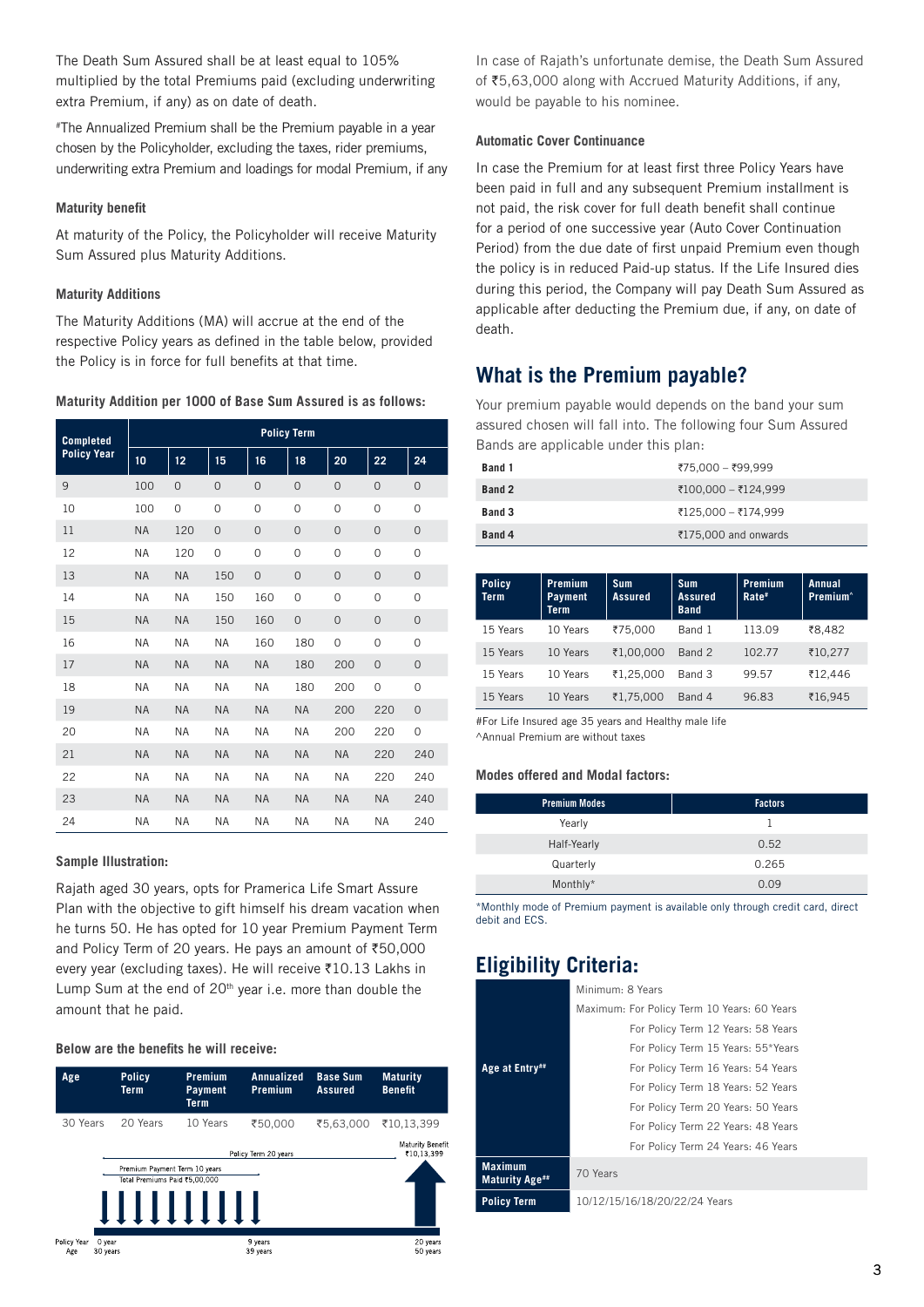|                                 | <b>Policy Term</b>                         | <b>Premium Payment Term</b> |  |  |  |
|---------------------------------|--------------------------------------------|-----------------------------|--|--|--|
|                                 | 10 Years                                   | 5/7 Years                   |  |  |  |
|                                 | 12 Years                                   | 5/7/8 Years                 |  |  |  |
|                                 | 15 Years                                   | 5/7/8/10/12/15 Years        |  |  |  |
| Premium<br><b>Payment Terms</b> | 16 Years                                   | 5/7/8/10/12 Years           |  |  |  |
|                                 | 18 Years                                   | 5/7/8/10/12/15 Years        |  |  |  |
|                                 | 20 Years                                   | 5/7/8/10/12/15/20 Years     |  |  |  |
|                                 | 22 Years                                   | 5/7/8/10/12/15 Years        |  |  |  |
|                                 | 24 Years                                   | 5/7/8/10/12/15/20 Years     |  |  |  |
|                                 | Minimum:                                   | Limited Pay- ₹75,000        |  |  |  |
| <b>Base Sum</b>                 |                                            | Regular Pay- ₹1,00,000      |  |  |  |
| <b>Assured</b>                  | Maximum:                                   | No Limit, Subject to        |  |  |  |
|                                 |                                            | Underwriting                |  |  |  |
|                                 | Minimum:                                   | ₹4,806                      |  |  |  |
| <b>Annual</b>                   | Maximum:                                   | No Limit, Subject to        |  |  |  |
| <b>Premium</b>                  |                                            | Underwriting                |  |  |  |
| Premium                         |                                            |                             |  |  |  |
| <b>Paying Mode</b>              | Yearly, Half-yearly, Quarterly and Monthly |                             |  |  |  |

##Age as on last birthday

\*For the combination having Policy Term as 15 years and Premium Payment Term as 12 years, the maximum entry age allowed is 50 years

For policies purchased through POS channel, the maximum Sum Assured, Maximum Maturity Age, maximum Policy Term will be as per prevailing POS guidelines, as amended from time to time.

There will be no medical underwriting for policies sold through POS channel. Substandard lives may also be covered subject to Company's Board Approved Underwriting Policy and with any extra premium, if applicable.

Goods and Services Tax will be charged over and above the quoted Premium

# **Can loans be availed against this policy?**

a) During financial emergencies, you may require funds to meet some expenses. To fulfill this need, we allow you to avail loan against your Policy. Loan will be available after the Policy acquires surrender value, up to 80% of the

surrender value. The outstanding loan amount and unpaid interest on the loan amount shall be deducted from any amount payable under your Policy. The rate of interest shall be reset on an annual basis at the beginning of every financial year. The rate of interest applicable on the loan will be declared by the Company on an annual basis at the beginning of every financial year. The loan rate of interest is based on yield on 10-years GSEC plus 150 bps rounded down to 25 bps. The average of the benchmark would be taken from the previous financial year for the period  $1<sup>st</sup>$ July to 31<sup>st</sup> Dec. The source of information for 10 year GSec rate would be "CCIL". The current applicable rate of interest for FY 2020-21 is 8.00% per annum. Policies in-force for full benefits or fully paid policies would not be foreclosed on the account of outstanding loan amount (including outstanding interest on loan, if any) exceeding the surrender value.

### **Surrender**

It is advisable to pay Premium for the full Premium Payment Term to enjoy maximum benefits under the policy.

At any time during the Policy Term while your Policy is in effect and Premium for at least two consecutive years have been paid in full, you will be eligible to Surrender your Policy.

On surrender, Surrender value equal to higher of Guaranteed Surrender Value (GSV) or Special Surrender Value (SSV) would be paid.

The Guaranteed Surrender Value is Y% of total premiums paid (excluding underwriting extras, if any) till date of surrender plus the guaranteed Surrender Value of the accrued Annual Maturity Addition. Where Y is as defined below:

| <b>Policy Year in</b><br>which policy is |           |           |        |        | <b>Policy Term</b> |        |        |        |
|------------------------------------------|-----------|-----------|--------|--------|--------------------|--------|--------|--------|
| surrendered                              | 10        | 12        | 15     | 16     | 18                 | 20     | 22     | 24     |
| $\overline{2}$                           | 30.00%    | 30.00%    | 30.00% | 30.00% | 30.00%             | 30.00% | 30.00% | 30.00% |
| 3                                        | 35.00%    | 35.00%    | 35.00% | 35.00% | 35.00%             | 35.00% | 35.00% | 35.00% |
| $\overline{4}$                           | 50.00%    | 50.00%    | 50.00% | 50.00% | 50.00%             | 50.00% | 50.00% | 50.00% |
| 5                                        | 53.00%    | 53.00%    | 52.50% | 52.50% | 52.00%             | 52.00% | 52.00% | 52.00% |
| 6                                        | 56.00%    | 56.00%    | 55.00% | 55.00% | 54.50%             | 54.00% | 54.00% | 54.00% |
| $\overline{7}$                           | 59.00%    | 59.00%    | 57.50% | 57.50% | 57.00%             | 56.00% | 56.00% | 56.00% |
| 8                                        | 75.00%    | 62.00%    | 60.00% | 60.00% | 59.50%             | 58.00% | 58.00% | 58.00% |
| 9                                        | 90.00%    | 65.00%    | 62.50% | 62.50% | 62.00%             | 60.00% | 60.00% | 60.00% |
| 10                                       | 90.00%    | 75.00%    | 65.00% | 65.00% | 64.50%             | 62.00% | 62.00% | 62.00% |
| 11                                       | <b>NA</b> | 90.00%    | 67.50% | 67.50% | 67.00%             | 64.00% | 64.00% | 64.00% |
| 12                                       | <b>NA</b> | 90.00%    | 70.00% | 69.00% | 67.00%             | 66.00% | 66.00% | 66.00% |
| 13                                       | <b>NA</b> | <b>NA</b> | 75.00% | 70.00% | 69.00%             | 68.00% | 68.00% | 68.00% |

#### **GSV as a percentage of premiums paid (Y)**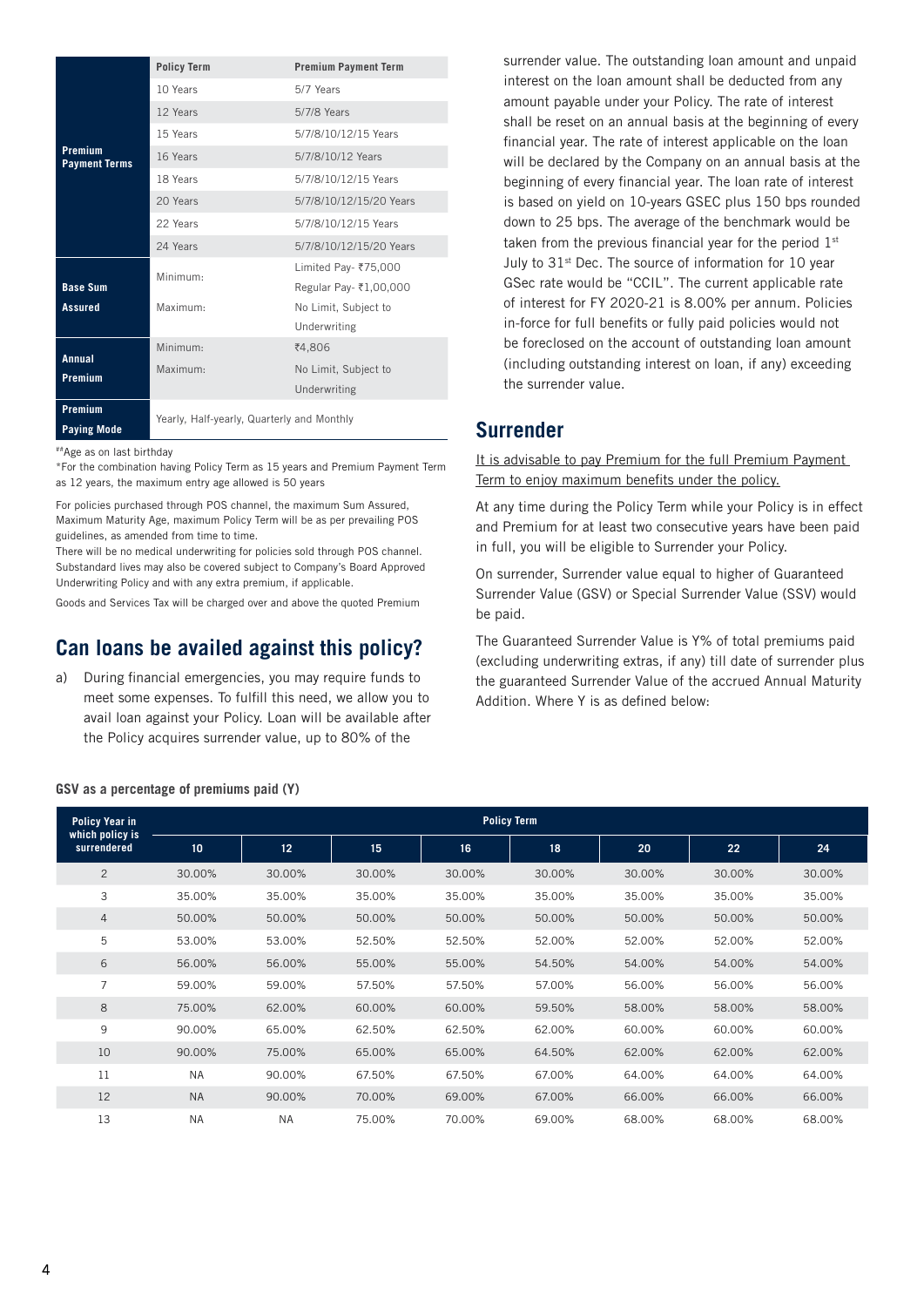| <b>Policy Year in</b>          | <b>Policy Term</b> |           |           |           |           |           |           |        |
|--------------------------------|--------------------|-----------|-----------|-----------|-----------|-----------|-----------|--------|
| which policy is<br>surrendered | 10                 | 12        | 15        | 16        | 18        | 20        | 22        | 24     |
| 14                             | <b>NA</b>          | <b>NA</b> | 90.00%    | 75.00%    | 70.00%    | 70.00%    | 70.00%    | 70.00% |
| 15                             | <b>NA</b>          | <b>NA</b> | 90.00%    | 90.00%    | 70.00%    | 70.00%    | 70.00%    | 70.00% |
| 16                             | <b>NA</b>          | <b>NA</b> | <b>NA</b> | 90.00%    | 75.00%    | 70.00%    | 70.00%    | 70.00% |
| 17                             | <b>NA</b>          | <b>NA</b> | <b>NA</b> | <b>NA</b> | 90.00%    | 70.00%    | 70.00%    | 70.00% |
| 18                             | <b>NA</b>          | <b>NA</b> | <b>NA</b> | <b>NA</b> | 90.00%    | 75.00%    | 70.00%    | 70.00% |
| 19                             | <b>NA</b>          | <b>NA</b> | <b>NA</b> | <b>NA</b> | <b>NA</b> | 90.00%    | 70.00%    | 70.00% |
| 20                             | <b>NA</b>          | <b>NA</b> | <b>NA</b> | <b>NA</b> | <b>NA</b> | 90.00%    | 75.00%    | 70.00% |
| 21                             | <b>NA</b>          | <b>NA</b> | <b>NA</b> | <b>NA</b> | <b>NA</b> | <b>NA</b> | 90.00%    | 70.00% |
| 22                             | <b>NA</b>          | <b>NA</b> | <b>NA</b> | <b>NA</b> | <b>NA</b> | <b>NA</b> | 90.00%    | 75.00% |
| 23                             | <b>NA</b>          | <b>NA</b> | <b>NA</b> | <b>NA</b> | <b>NA</b> | <b>NA</b> | <b>NA</b> | 90.00% |
| 24                             | <b>NA</b>          | <b>NA</b> | <b>NA</b> | <b>NA</b> | <b>NA</b> | <b>NA</b> | <b>NA</b> | 90.00% |

The Special Surrender Value is not guaranteed and may change depending upon the then prevailing market conditions subject to prior approval from IRDA of India.

The Policy shall terminate on payment of Surrender Value and all rights, benefits and interests under this Policy will cease.

### **What happens if I am unable to pay premium?**

#### **Before paying Premium for at least two consecutive years**

If the Policyholder discontinues paying Premium before first two Policy Years in full, the Policy will lapse at the expiry of the grace period. Such lapsed policy can be revived within a period of five years from the date of first unpaid premium and before Maturity Date by paying all due Premiums with interest subject to Company's Board Approved Underwriting Policy.

If such Policy is not revived, and provided Premium for at least one Policy Year have been paid in full, the Company would pay an amount equal to 15% of Premium paid on subsequent death or on the expiry of revival period or immediately on receiving a written request from the policyholder, whichever is earlier.

#### **After paying Premium for at least two consecutive years in full**

If the policyholder decides not to pay any further Premiums after paying Premium for at least first two consecutive policy years in full, the Policy will be converted into a Paid-up Policy with the following benefits. The policyholder also has the option to surrender a reduced paid-up policy to receive an immediate benefit.

#### **Death Benefit**

In case of death during the Policy Term, the following reduced death benefit would be paid:

T (divided by) N (multiplied by) Death Sum Assured Plus Maturity Additions accrued, if any till the date of paid-up Plus Reduced Maturity Additions accrued after paid-up, if any

#### **Maturity Benefit**

On survival to Maturity the following reduced benefit would be paid:

T (divided by) N (multiplied by) Base Sum Assured Plus Maturity Additions accrued, if any till the date of paid-up Plus Reduced Maturity Additions accrued after the date of paidup, if any

Where:

- $T =$  Number of premiums paid
- $N =$  Number of premiums payable under the policy

A Paid-up Policy would also be entitled for **Reduced Maturity Additions** after the Policy has been converted to Paid-up status provided the Policyholder has paid at least 50% of the total Premium payable during the Policy Term further subject to Premium for minimum of 5 complete Policy Years is paid. The reduced Maturity Additions will be calculated as follows:

Reduced Maturity Additions = Maturity Addition multiplied by (T/N) multiplied by Base Sum assured divided by 1000

Where:

 $T =$  Number of premiums paid

 $N =$  Number of premiums payable under the policy

## **Can I revive the Policy at a later stage?**

- **•** Revival of a Policy is available for up to five years from the date of first unpaid Premium.
- **•** Payment of all unpaid Premium with interest is required to revive the Policy in all cases.
- **•** The rate of interest shall be reset on an annual basis at the beginning of every financial year (April) and would be determined based on the average of 10-year G-Sec YTM plus 75 bps rounded down to 25 bps. The average of the benchmark would be taken from the previous financial year for the period  $1^{st}$  July to  $31^{st}$  Dec. The source of information for 10 year GSec rate would be "CCIL". The current applicable rate of interest on policy reinstatement is 7.25% per annum which would be applicable for the FY 2020-21.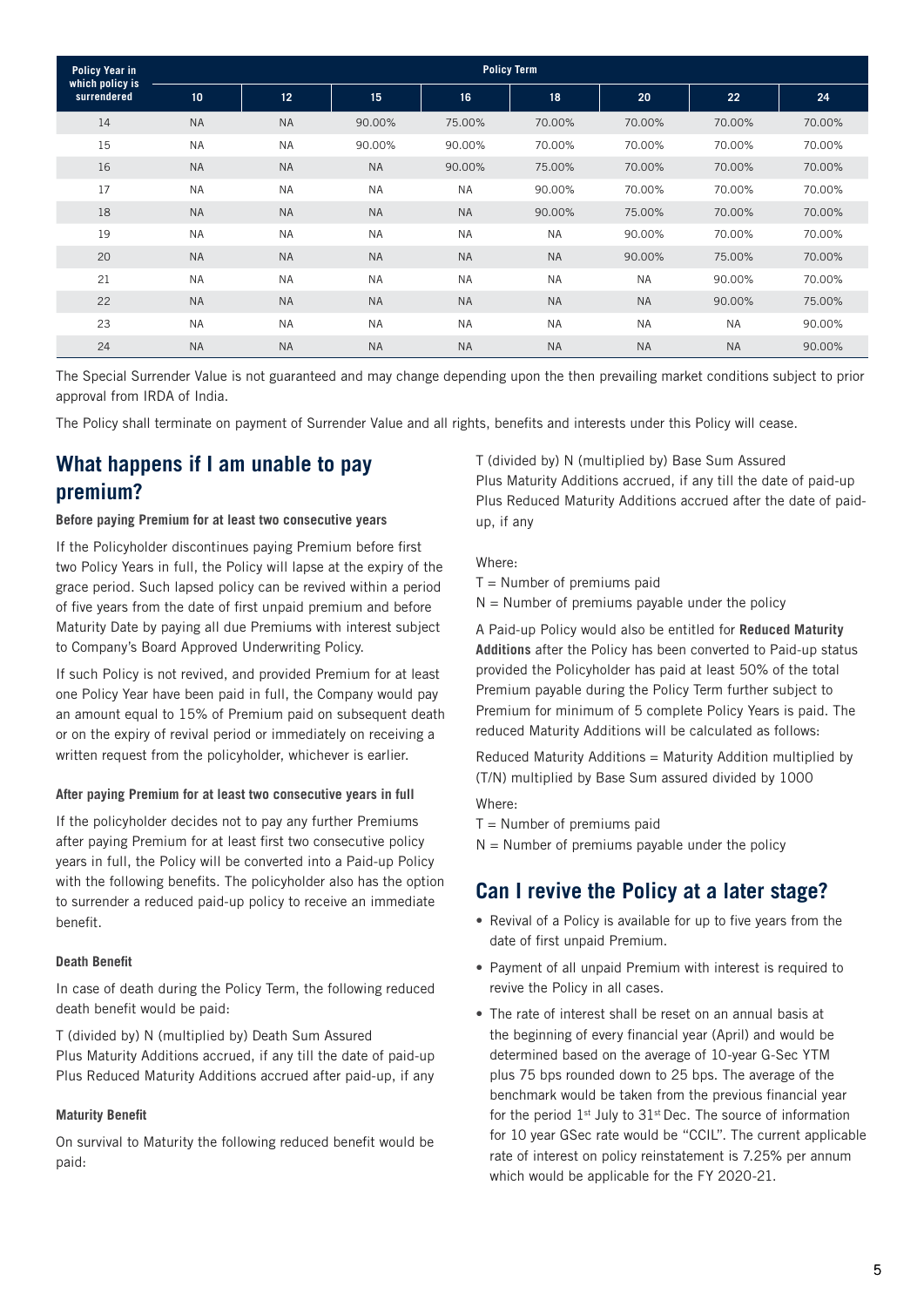- **•** Revival of the policy is subject to underwriting requirements.
- **•** Once the Policy is revived, all the benefits under the Policy would be revived.

## **Are there any Tax Benefits available?**

Tax benefits may be applicable as per prevailing tax laws. Tax laws are subject to change. Please consult your tax advisor for details.

## **Minor Lives**

In case the Life Insured is a minor, date of risk commencement for policies will be same as that of date of commencement of policy. The ownership of such policies will vest automatically in name of Life Insured once he/she attains majority.

## **Free Look Cancellation**

You will have a period of 15 days (30 days in case the Policy is sold through Distance Marketing) from the date of receipt of the Policy bond to review the terms and conditions of the Policy and where you disagree to any of these terms and conditions, you have an option to return the Policy stating the reasons for objection. On receipt of the letter along with the Policy bond, the Company will refund the premiums paid, subject to the deduction of proportionate risk premium and any expenses incurred by the Company on insurance stamp duty and medical examination.

Distance Marketing entails to the sale of the product through a mode other than personal interaction.

## **What is the grace period in the plan?**

If you are unable to pay your premium by the due date, you will be given a grace period of 30 days for all modes. During the grace period the Policy shall continue to remain in-force along with all benefits under this policy and claim, if any, shall be payable subject to deduction of the unpaid due premium.

## **What are the exclusions in the plan?**

There are no exclusions in the plan

### **What if the Life Insured commits suicide?**

If death occurs due to suicide or attempted suicide, whether sane or insane, within twelve months of the Risk Commencement Date or within twelve months from the date of revival of the Policy, then the Company's obligation under this Policy shall be to pay an amount equal to higher of 80% of total Premiums paid (excluding underwriting extra if any) till the date of death, or Surrender Value, if any, available as on date of death, provided the policy is in force.

## **Nominee under Section 39 of Insurance Act, 1938**

In this policy, Nomination is effected as per Section 39 of Insurance Act, 1938 as amended from time to time.

# **Assignment under Section 38 of Insurance Act, 1938**

In this policy, Assignment is effected as per Section 38 of Insurance Act, 1938 as amended from time to time.

# **Section 41 of the Insurance Act 1938 as amended from time to time: Prohibition of rebate**

- 1. No person shall allow or offer to allow, either directly or indirectly, as an inducement to any person to take out or renew or continue an insurance in respect of any kind of risk relating to lives or property in India, any rebate of the whole or part of the commission payable or any rebate of the premium shown on the policy, nor shall any person taking out or renewing or continuing a policy accept any rebate, except such rebate as may be allowed in accordance with the published prospectuses or tables of the insurer.
- 2. Any person making a default in complying with the provisions of this section shall be liable for a penalty which may extend to ten lakh rupees.

# **Section 45 of the Insurance Act 1938, as amended from time to time**

- 1. No policy of life insurance shall be called in question on any ground whatsoever after the expiry of three years from the date of the policy, i.e., from the date of issuance of the policy or the date of commencement of risk or the date of revival of the policy or the date of the rider to the policy, whichever is later.
- 2. A policy of life insurance may be called in question at any time within three years from the date of issuance of the policy or the date of commencement of risk or the date of revival of the policy or the date of the rider to the policy, whichever is later, on the ground of fraud: provided that the insurer shall have to communicate in writing to the insured or the legal representatives or nominee(s)/beneficiary(s) or assignees of the insured the grounds and materials on which such decision is based.
- 3. Notwithstanding anything contained in sub-section (2), no insurer shall repudiate a life insurance policy on the ground of fraud if the insured can prove that the mis-statement of or suppression of a material fact was true to the best of his knowledge and belief or that there was no deliberate intention to suppress the fact or that such mis-statement of or suppression of a material fact are within the knowledge of the insurer: provided that in case of fraud, the onus of disproving lies upon the beneficiaries, in case the policyholder is not alive.
- 4. A policy of life insurance may be called in question at any time within three years from the date of issuance of the policy or the date of commencement of risk or the date of revival of the policy or the date of the rider to the policy,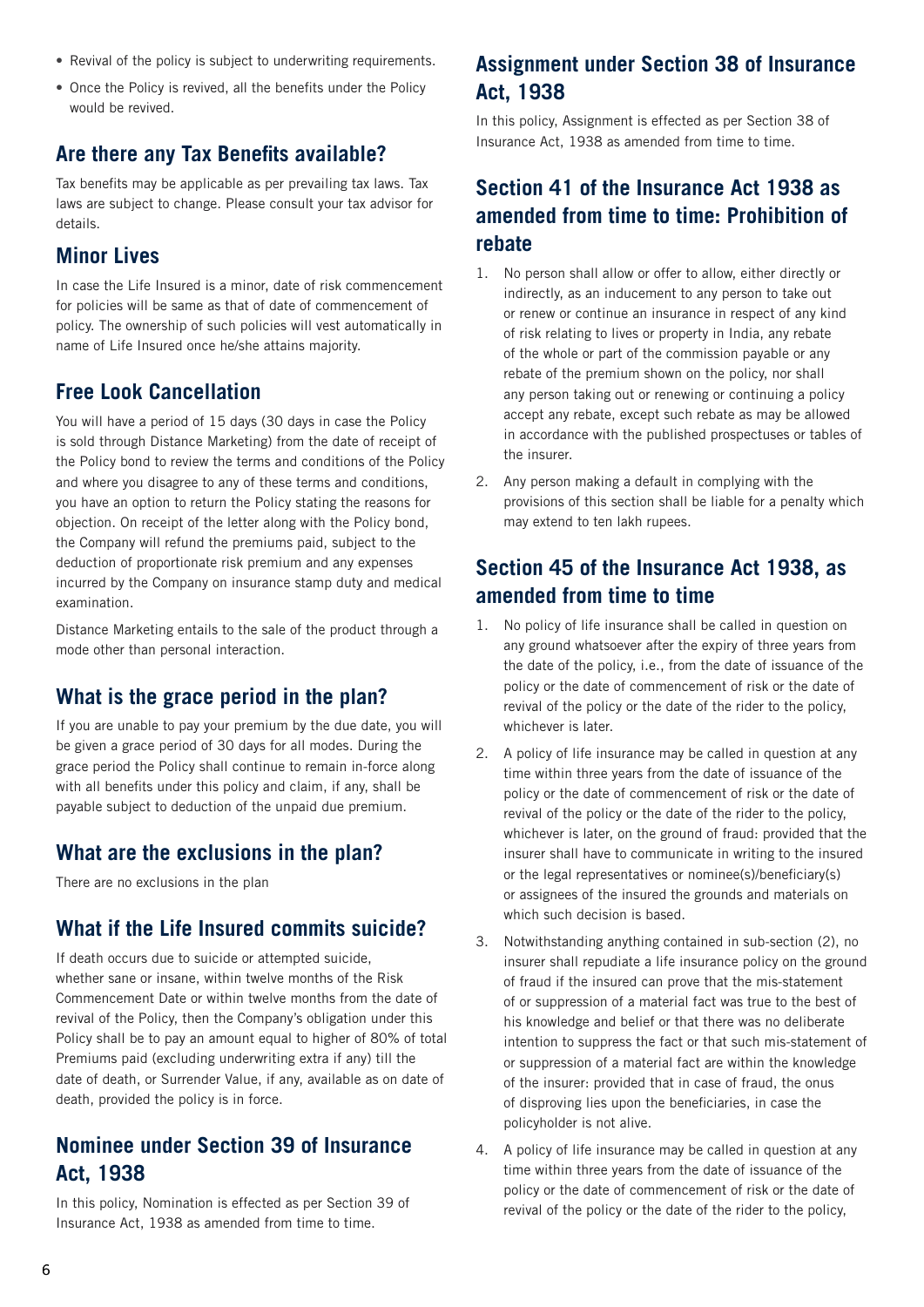whichever is later, on the ground that any statement of or suppression of a fact material to the expectancy of the life of the insured was incorrectly made in the proposal or other document on the basis of which the policy was issued or revived or rider issued: Provided that the insurer shall have to communicate in writing to the insured or the legal representatives or nominee(s)/ beneficiary(s) or assignees of the insured the grounds and materials on which such decision to repudiate the policy of life insurance is based: provided further that in case of repudiation of the policy on the ground of mis-statement or suppression of a material fact, and not on the ground of fraud, the premiums collected on the policy till the date of repudiation shall be paid to the insured or the legal representatives or nominee(s)/beneficiary(s) or assignees of the insured within a period of ninety days from the date of such repudiation.

5. Nothing in this section shall prevent the insurer from calling for proof of age at any time if he is entitled to do so, and no policy shall be deemed to be called in question merely because the terms of the policy are adjusted on subsequent proof, that the age of the life insured was incorrectly stated in the proposal.

The brochure gives the salient features for the product. Please refer to Policy document for further details of the terms and conditions

### **About Pramerica Life Insurance Limited (PLIL)**

Pramerica Life Insurance Limited is a joint venture between DHFL Investments Limited (DIL), a wholly-owned subsidiary of Piramal Capital and Housing Finance Limited ("PCHFL")\* and Prudential International Insurance Holdings, Ltd. (PIIH), a fully owned subsidiary of Prudential Financial, Inc. (PFI). Pramerica Life Insurance Limited represents the coming together of two renowned financial services organizations with a legacy of business excellence spread over decades.

Pramerica Life Insurance Limited, started operations in India on September 01, 2008 and has a pan India presence through multiple distribution channels which have been customized to address the specific insurance needs of diverse customer segments. The Company is committed to providing protection and quality financial advice to its customers.

Pramerica is the brand name used in India and select countries by Prudential Financial, Inc.

Prudential International Insurance Holdings, Ltd. and Prudential Financial, Inc. of the United States are not affiliated with Prudential Plc. a Company incorporated in the United Kingdom.

For further information on the Company, please visit www.pramericalife.in

\*As part of the implementation in compliance of the NCLT order dated June 7, 2021, PCHFL has been merged into and with Dewan Housing Finance Corporation Limited ("DHFL") by way of an amalgamation by a scheme of arrangement, and in accordance with approved scheme of arrangement, the name of the merged entity has been changed from Dewan Housing Finance Corporation Limited to "Piramal Capital & Housing Finance Limited" vide the certificate of incorporation issued by the Registrar of Companies, Mumbai dated 3rd November, 2021.

## **About Piramal Capital & Housing Finance Limited**

Piramal Capital & Housing Finance Limited (PCHFL), a wholly owned subsidiary of Piramal Enterprises Limited (flagship company of the Piramal Group), is a housing finance company engaged in retail and wholesale lending.

In retail lending, PCHFL is one of the leading players that addresses the diverse financing needs of the under-served and unserved people of 'Bharat' market. It has over 1 million customers and presence in 24 states with a network of over 300 branches. It offers multiple products, including home loans, small business loans to Indian budget conscious customers at the periphery of metros and in Tier I, II and III cities. In wholesale lending, it caters to both real estate as well as non-real estate sector and offers multiple products including construction finance, structured debt and senior secured debt.

The Piramal Group also has strategic partnerships with leading global funds such as CDPQ, CPPIB, APG, Ivanhoe Cambridge and Bain Capital.

### **About PFI**

PFI\*, a financial services leader with \$1.7 trillion of assets under management as of September,2021 has operations in the United States, Asia, Europe and Latin America. Prudential's diverse and talented employees are committed to helping individual and institutional customers grow and protect their wealth through a variety of products and services, including life insurance, annuities, retirement-related services, mutual funds and investment management. Prudential International Insurance Holdings & Prudential Financial Inc. of the United States are not affiliated with Prudential Plc, a Company incorporated in the United Kingdom. In the U.S., PFI's iconic Rock symbol has stood for strength, stability, expertise and innovation for more than a century. For more information, please visit www.prudential.com/about

Pramerica Life and the Rock Logo are proprietary service marks and may not be used without the permission of the owner.